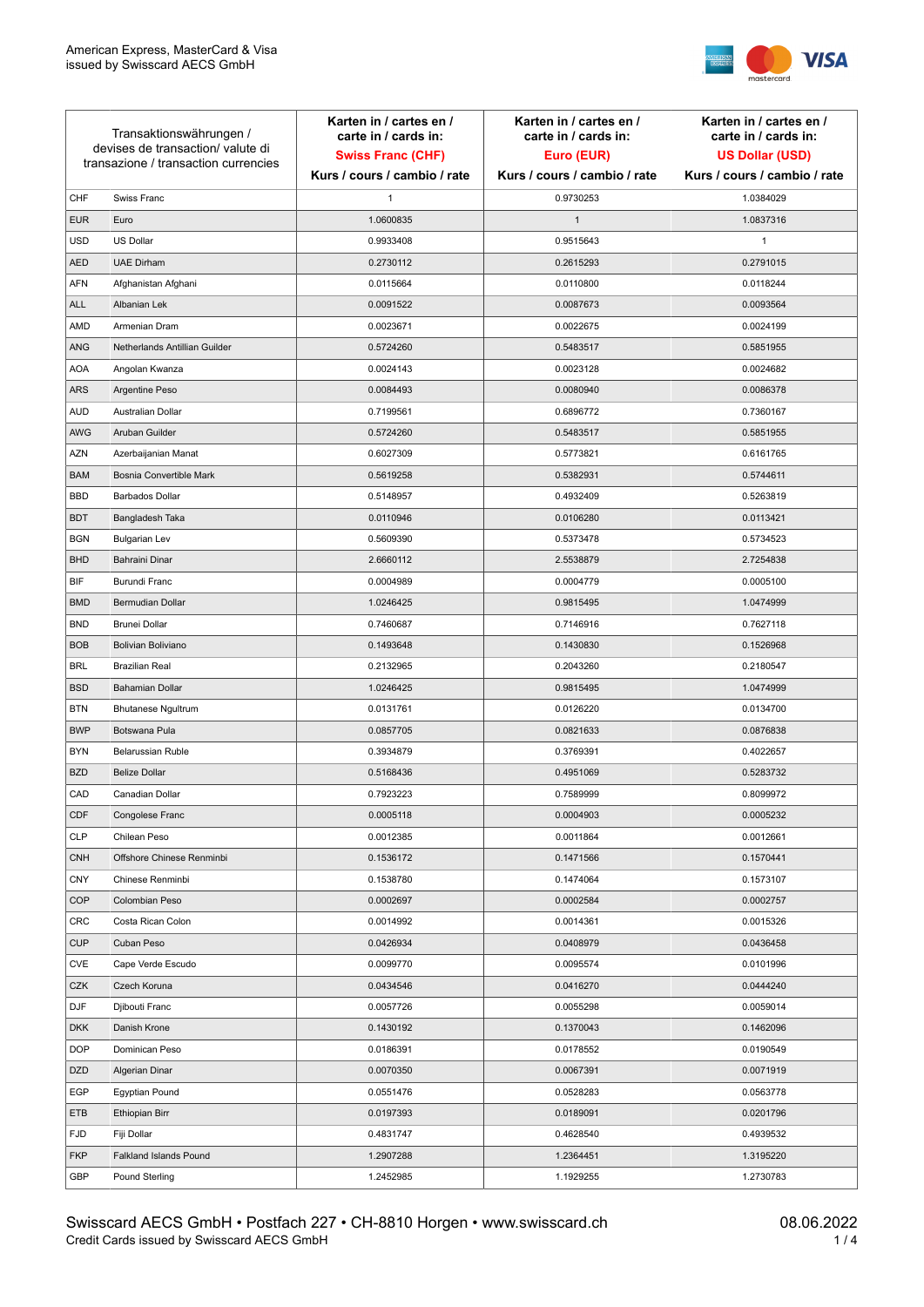

| Transaktionswährungen /<br>devises de transaction/valute di |                                      | Karten in / cartes en /<br>carte in / cards in: | Karten in / cartes en /<br>carte in / cards in: | Karten in / cartes en /<br>carte in / cards in: |
|-------------------------------------------------------------|--------------------------------------|-------------------------------------------------|-------------------------------------------------|-------------------------------------------------|
|                                                             |                                      | <b>Swiss Franc (CHF)</b>                        | Euro (EUR)                                      | <b>US Dollar (USD)</b>                          |
|                                                             | transazione / transaction currencies | Kurs / cours / cambio / rate                    | Kurs / cours / cambio / rate                    | Kurs / cours / cambio / rate                    |
| <b>GEL</b>                                                  | Georgia Lari                         | 0.3514673                                       | 0.3366858                                       | 0.3593077                                       |
| <b>GHS</b>                                                  | Ghana Cedi                           | 0.1433849                                       | 0.1373546                                       | 0.1465835                                       |
| GIP                                                         | Gibraltar Pound                      | 1.2907288                                       | 1.2364451                                       | 1.3195220                                       |
| <b>GMD</b>                                                  | Gambia Dalasi                        | 0.0209453                                       | 0.0200644                                       | 0.0214125                                       |
| <b>GNF</b>                                                  | Guinea Franc                         | 0.0001188                                       | 0.0001138                                       | 0.0001215                                       |
| <b>GTQ</b>                                                  | Guatemala Quetzal                    | 0.1331705                                       | 0.1275698                                       | 0.1361412                                       |
| GYD                                                         | Guyana Dollar                        | 0.0049044                                       | 0.0046981                                       | 0.0050138                                       |
| HKD                                                         | Hong Kong Dollar                     | 0.1266395                                       | 0.1213135                                       | 0.1294645                                       |
| <b>HNL</b>                                                  | Honduras Lempira                     | 0.0417676                                       | 0.0400110                                       | 0.0426993                                       |
| <b>HRK</b>                                                  | Croatian Kuna                        | 0.1459053                                       | 0.1397690                                       | 0.1491601                                       |
| <b>HTG</b>                                                  | Haiti Gourde                         | 0.0090253                                       | 0.0086457                                       | 0.0092266                                       |
| <b>HUF</b>                                                  | Forint                               | 0.0027718                                       | 0.0026552                                       | 0.0028336                                       |
| <b>IDR</b>                                                  | Indonesia Rupiah                     | 0.0000709                                       | 0.0000679                                       | 0.0000725                                       |
| <b>ILS</b>                                                  | New Israeli Sheqel                   | 0.3022721                                       | 0.2895596                                       | 0.3090151                                       |
| <b>INR</b>                                                  | Indian Rupee                         | 0.0132036                                       | 0.0126483                                       | 0.0134981                                       |
| IQD                                                         | Iraqi Dinar                          | 0.0007018                                       | 0.0006723                                       | 0.0007175                                       |
| <b>ISK</b>                                                  | <b>Iceland Krona</b>                 | 0.0079726                                       | 0.0076373                                       | 0.0081505                                       |
| <b>JMD</b>                                                  | Jamaican Dollar                      | 0.0066680                                       | 0.0063876                                       | 0.0068167                                       |
| <b>JOD</b>                                                  | Jordanian Dinar                      | 1.4476550                                       | 1.3867716                                       | 1.4799489                                       |
| JPY                                                         | Yen                                  | 0.0075534                                       | 0.0072357                                       | 0.0077219                                       |
| <b>KES</b>                                                  | Kenyan Shilling                      | 0.0087765                                       | 0.0084074                                       | 0.0089723                                       |
| KGS                                                         | Kyrgyzstan Som                       | 0.0128886                                       | 0.0123465                                       | 0.0131761                                       |
| <b>KHR</b>                                                  | Cambodia Riel                        | 0.0002528                                       | 0.0002422                                       | 0.0002584                                       |
| KMF                                                         | Comoro Franc                         | 0.0022253                                       | 0.0021317                                       | 0.0022749                                       |
| <b>KRW</b>                                                  | Korean Republic Won                  | 0.0008179                                       | 0.0007835                                       | 0.0008361                                       |
| <b>KWD</b>                                                  | Kuwaiti Dinar                        | 3.2780798                                       | 3.1402149                                       | 3.3512063                                       |
| <b>KYD</b>                                                  | Cayman Islands Dollar                | 1.2295715                                       | 1.1778599                                       | 1.2570004                                       |
| KZT                                                         | Kazakhstan Tenge                     | 0.0023799                                       | 0.0022798                                       | 0.0024330                                       |
| LAK                                                         | Lao Republic Kip                     | 0.0000716                                       | 0.0000686                                       | 0.0000732                                       |
| LBP                                                         | Lebanese Pound                       | 0.0000420                                       | 0.0000402                                       | 0.0000429                                       |
| <b>LKR</b>                                                  | Sri Lanka Rupee                      | 0.0028545                                       | 0.0027344                                       | 0.0029182                                       |
| LRD                                                         | Liberian Dollar                      | 0.0067454                                       | 0.0064617                                       | 0.0068959                                       |
| <b>LSL</b>                                                  | Lesotho Lothi                        | 0.0668239                                       | 0.0640135                                       | 0.0683146                                       |
| LYD                                                         | Libyan Dinar                         | 0.2145455                                       | 0.2055224                                       | 0.2193315                                       |
| <b>MAD</b>                                                  | Moroccan Dirham                      | 0.1016733                                       | 0.0973973                                       | 0.1039414                                       |
| MDL                                                         | Moldovan Leu                         | 0.0541629                                       | 0.0518850                                       | 0.0553712                                       |
| <b>MGA</b>                                                  | Malagasy Ariary                      | 0.0002534                                       | 0.0002427                                       | 0.0002591                                       |
| MKD                                                         | Macedonia Denar                      | 0.0177076                                       | 0.0169629                                       | 0.0181026                                       |
| <b>MMK</b>                                                  | Myanmar Kyat                         | 0.0005539                                       | 0.0005306                                       | 0.0005663                                       |
| <b>MNT</b>                                                  | Mongolia Tugrik                      | 0.0003276                                       | 0.0003138                                       | 0.0003349                                       |
| <b>MOP</b>                                                  | Macao Pataca                         | 0.1268436                                       | 0.1215090                                       | 0.1296732                                       |
| <b>MRU</b>                                                  | Mauritanian Ouguiya                  | 0.0280935                                       | 0.0269120                                       | 0.0287202                                       |
| <b>MUR</b>                                                  | <b>Mauritius Rupee</b>               | 0.0235233                                       | 0.0225340                                       | 0.0240481                                       |
| <b>MVR</b>                                                  | Maldives Rufiyaa                     | 0.0663633                                       | 0.0635723                                       | 0.0678437                                       |
| <b>MWK</b>                                                  | Malawi Kwacha                        | 0.0010118                                       | 0.0009692                                       | 0.0010344                                       |
| MXN                                                         | Mexican Peso                         | 0.0525024                                       | 0.0502943                                       | 0.0536736                                       |
| <b>MYR</b>                                                  | Malaysian Ringgit                    | 0.2335022                                       | 0.2236819                                       | 0.2387111                                       |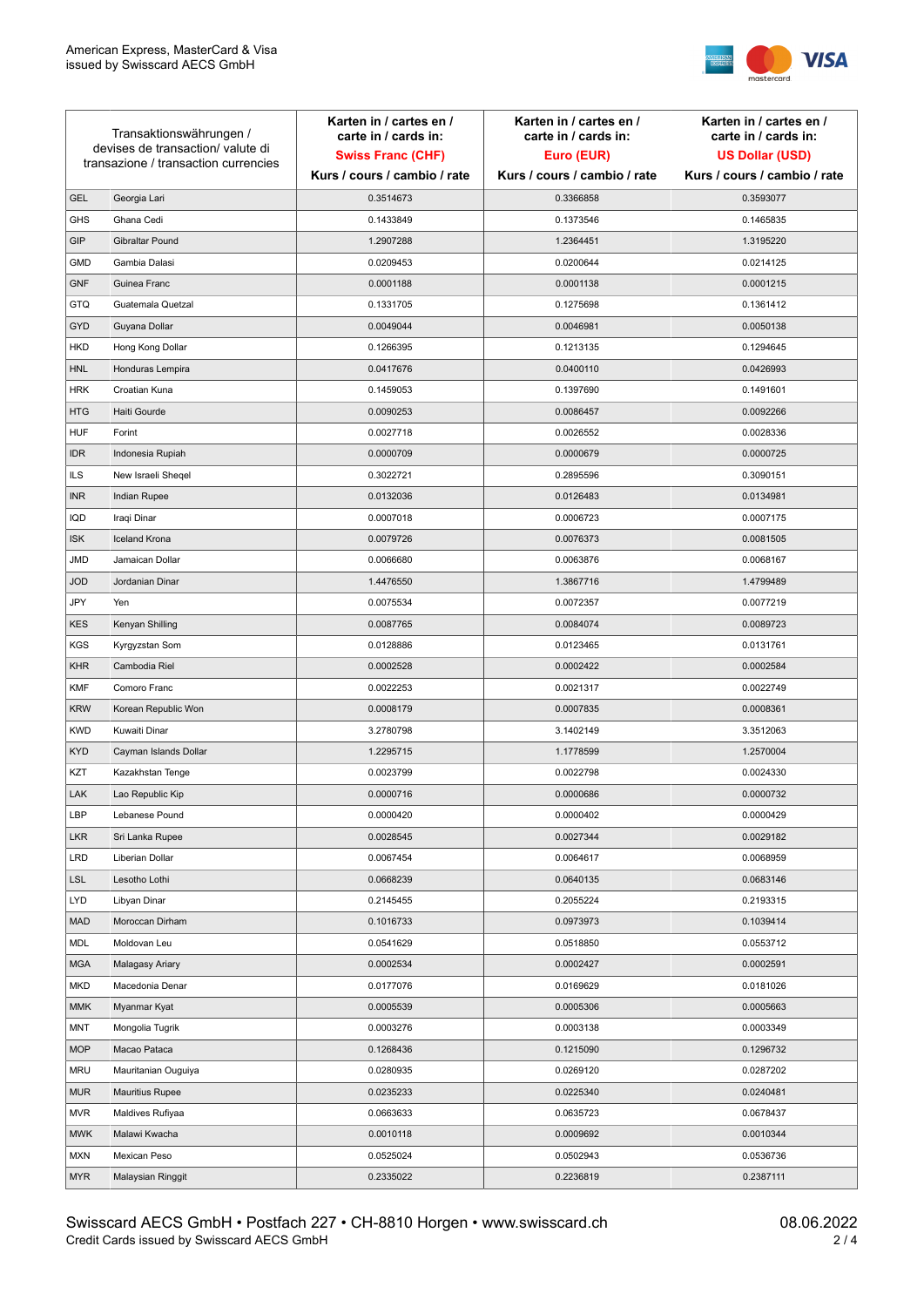

| Transaktionswährungen /<br>devises de transaction/valute di<br>transazione / transaction currencies |                             | Karten in / cartes en /<br>carte in / cards in:<br><b>Swiss Franc (CHF)</b><br>Kurs / cours / cambio / rate | Karten in / cartes en /<br>carte in / cards in:<br>Euro (EUR)<br>Kurs / cours / cambio / rate | Karten in / cartes en /<br>carte in / cards in:<br><b>US Dollar (USD)</b><br>Kurs / cours / cambio / rate |
|-----------------------------------------------------------------------------------------------------|-----------------------------|-------------------------------------------------------------------------------------------------------------|-----------------------------------------------------------------------------------------------|-----------------------------------------------------------------------------------------------------------|
|                                                                                                     |                             |                                                                                                             |                                                                                               |                                                                                                           |
| <b>MZN</b>                                                                                          | Mozambique Metical          | 0.0160059                                                                                                   | 0.0153327                                                                                     | 0.0163630                                                                                                 |
| <b>NAD</b>                                                                                          | Namibia Dollar              | 0.0668003                                                                                                   | 0.0639909                                                                                     | 0.0682905                                                                                                 |
| <b>NGN</b>                                                                                          | Nigeria Naira               | 0.0024400                                                                                                   | 0.0023374                                                                                     | 0.0024944                                                                                                 |
| <b>NIO</b>                                                                                          | Nicaragua Cordoba Oro       | 0.0287446                                                                                                   | 0.0275357                                                                                     | 0.0293858                                                                                                 |
| <b>NOK</b>                                                                                          | Norwegian Krone             | 0.1059357                                                                                                   | 0.1014804                                                                                     | 0.1082989                                                                                                 |
| <b>NPR</b>                                                                                          | Nepalese Rupee              | 0.0082523                                                                                                   | 0.0079052                                                                                     | 0.0084364                                                                                                 |
| <b>NZD</b>                                                                                          | New Zealand Dollar          | 0.6461619                                                                                                   | 0.6189865                                                                                     | 0.6605763                                                                                                 |
| <b>OMR</b>                                                                                          | Oman Rial                   | 2.6060027                                                                                                   | 2.4964031                                                                                     | 2.6641367                                                                                                 |
| PAB                                                                                                 | Panamanian Balboa           | 1.0246425                                                                                                   | 0.9815495                                                                                     | 1.0474999                                                                                                 |
| <b>PEN</b>                                                                                          | Peru Sol                    | 0.2752556                                                                                                   | 0.2636793                                                                                     | 0.2813959                                                                                                 |
| <b>PGK</b>                                                                                          | Papua New Guinea Kina       | 0.2909985                                                                                                   | 0.2787601                                                                                     | 0.2974900                                                                                                 |
| PHP                                                                                                 | Philippine Peso             | 0.0193943                                                                                                   | 0.0185786                                                                                     | 0.0198269                                                                                                 |
| <b>PKR</b>                                                                                          | Pakistan Rupee              | 0.0050879                                                                                                   | 0.0048739                                                                                     | 0.0052014                                                                                                 |
| <b>PLN</b>                                                                                          | Zloty                       | 0.2346461                                                                                                   | 0.2247777                                                                                     | 0.2398805                                                                                                 |
| <b>PYG</b>                                                                                          | Paraguay Guarani            | 0.0001504                                                                                                   | 0.0001441                                                                                     | 0.0001538                                                                                                 |
| QAR                                                                                                 | Qatari Rial                 | 0.2754488                                                                                                   | 0.2638644                                                                                     | 0.2815934                                                                                                 |
| <b>RON</b>                                                                                          | Leu                         | 0.2221674                                                                                                   | 0.2128238                                                                                     | 0.2271234                                                                                                 |
| <b>RSD</b>                                                                                          | Serbian Dinar               | 0.0093464                                                                                                   | 0.0089533                                                                                     | 0.0095549                                                                                                 |
| <b>RUB</b>                                                                                          | Russian Ruble               | 0.0169365                                                                                                   | 0.0162242                                                                                     | 0.0173143                                                                                                 |
| <b>RWF</b>                                                                                          | Rwanda Franc                | 0.0010053                                                                                                   | 0.0009630                                                                                     | 0.0010277                                                                                                 |
| SAR                                                                                                 | Saudi Riyal                 | 0.2673404                                                                                                   | 0.2560970                                                                                     | 0.2733042                                                                                                 |
| <b>SBD</b>                                                                                          | Solomon Islands Dollar      | 0.1312567                                                                                                   | 0.1257365                                                                                     | 0.1341847                                                                                                 |
| <b>SCR</b>                                                                                          | Seychelles Rupee            | 0.0732762                                                                                                   | 0.0701945                                                                                     | 0.0749108                                                                                                 |
| <b>SDG</b>                                                                                          | Sudanese Pound              | 0.0023005                                                                                                   | 0.0022037                                                                                     | 0.0023518                                                                                                 |
| <b>SEK</b>                                                                                          | Swedish Krona               | 0.1017560                                                                                                   | 0.0974765                                                                                     | 0.1040259                                                                                                 |
| SGD                                                                                                 | Singapore Dollar            | 0.7232771                                                                                                   | 0.6928585                                                                                     | 0.7394118                                                                                                 |
| <b>SHP</b>                                                                                          | St Helena Pound             | 1.2907288                                                                                                   | 1.2364451                                                                                     | 1.3195220                                                                                                 |
| <b>SLL</b>                                                                                          | Sierra Leone Leone          | 0.0000786                                                                                                   | 0.0000753                                                                                     | 0.0000804                                                                                                 |
| SOS                                                                                                 | Somali shilling             | 0.0017739                                                                                                   | 0.0016993                                                                                     | 0.0018135                                                                                                 |
| SRD                                                                                                 | Suriname Dollar             | 0.0472112                                                                                                   | 0.0452257                                                                                     | 0.0482644                                                                                                 |
| SSD                                                                                                 | South Sudanese Pound        | 0.0021530                                                                                                   | 0.0020625                                                                                     | 0.0022010                                                                                                 |
| <b>STN</b>                                                                                          | Sao Tome and Principe Dobra | 0.0443440                                                                                                   | 0.0424790                                                                                     | 0.0453332                                                                                                 |
| <b>SVC</b>                                                                                          | El Salvador Colon           | 0.1171020                                                                                                   | 0.1121771                                                                                     | 0.1197143                                                                                                 |
| SZL                                                                                                 | Swaziland Lilangeni         | 0.0668172                                                                                                   | 0.0640071                                                                                     | 0.0683077                                                                                                 |
| THB                                                                                                 | Baht                        | 0.0291953                                                                                                   | 0.0279674                                                                                     | 0.0298466                                                                                                 |
| <b>TJS</b>                                                                                          | Tajikistan Somoni           | 0.0906763                                                                                                   | 0.0868628                                                                                     | 0.0926991                                                                                                 |
| TMT                                                                                                 | Turkmenistan Manat          | 0.2935938                                                                                                   | 0.2812462                                                                                     | 0.3001432                                                                                                 |
| <b>TND</b>                                                                                          | <b>Tunisian Dinar</b>       | 0.3409792                                                                                                   | 0.3266388                                                                                     | 0.3485857                                                                                                 |
| <b>TOP</b>                                                                                          | Tonga Pa'anga               | 0.4561708                                                                                                   | 0.4369858                                                                                     | 0.4663469                                                                                                 |
| <b>TRY</b>                                                                                          | Turkish Lira                | 0.0610409                                                                                                   | 0.0584737                                                                                     | 0.0624026                                                                                                 |
| TTD                                                                                                 | Trinidad & Tobago Dollar    | 0.1519700                                                                                                   | 0.1455787                                                                                     | 0.1553601                                                                                                 |
| <b>TWD</b>                                                                                          | New Taiwan Dollar           | 0.0347928                                                                                                   | 0.0333295                                                                                     | 0.0355689                                                                                                 |
| <b>TZS</b>                                                                                          | Tanzanian Shilling          | 0.0004405                                                                                                   | 0.0004220                                                                                     | 0.0004503                                                                                                 |
| <b>UAH</b>                                                                                          | Ukraine Hryvnia             | 0.0350246                                                                                                   | 0.0335516                                                                                     | 0.0358059                                                                                                 |
| <b>UGX</b>                                                                                          | Uganda Shilling             | 0.0002744                                                                                                   | 0.0002629                                                                                     | 0.0002805                                                                                                 |
| <b>UYU</b>                                                                                          | Peso Uruguayo               | 0.0258673                                                                                                   | 0.0247794                                                                                     | 0.0264443                                                                                                 |
| UZS                                                                                                 | Uzbekistan Sum              | 0.0000928                                                                                                   | 0.0000889                                                                                     | 0.0000949                                                                                                 |